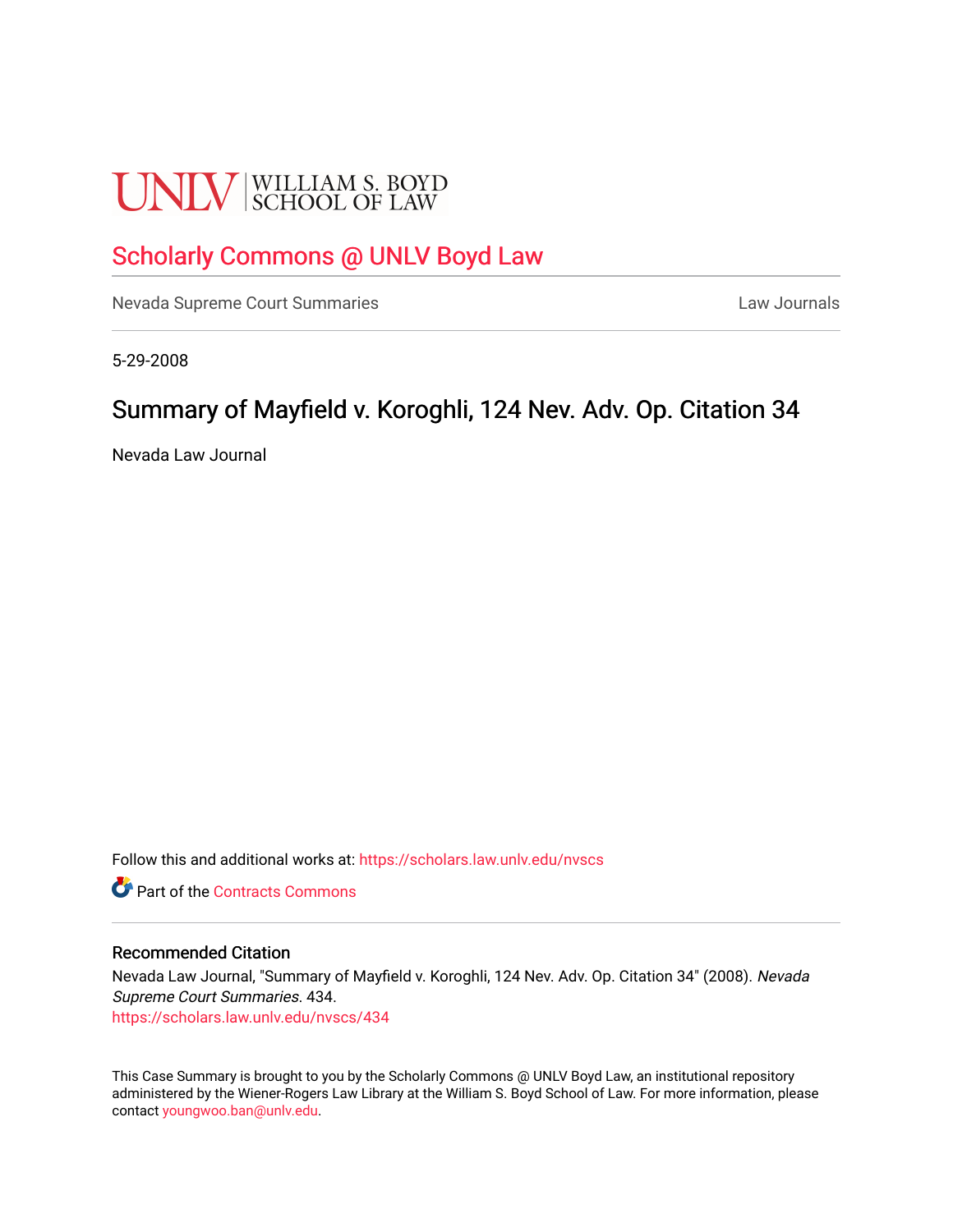### *Mayfield v. Koroghli,* **124 Nev. Adv. Op. Citation 34 (May 29, 2008)**

## **Contract Law – Specific Performance for Real Property**

#### **Summary**

<u>.</u>

 This case is a consolidated appeal from district court judgments granting specific performance and awarding costs in a real property action.

#### **Disposition/Outcome**

 Affirmed. Judgment in favor of Appellee Ray Koroghli ("Koroghli") granting specific performance because Appellants Seaynoah Mayfield and Helen Mayfield ("Mayfields") were not excused from performing under the contract for the sale of real property and Koroghli showed that he was ready, willing, and able to perform. However, the award of costs to Koroghli is reversed because the district court abused its discretion by failing to attempt to apportion costs incurred while litigating against the Mayfields from those costs incurred while litigating against Ellen Ross ("Ross").<sup>[1](#page-1-0)</sup> Accordingly, the matter is remanded to the district court for it to consider apportionment of any costs awarded to Koroghli consistent with the rule adopted in the opinion.

#### **Factual and Procedural History**

 In 1999, the Mayfields entered into a contract with Satsoy Thay ("Thay") for the sale of land in Henderson, NV. Thay assigned the contract to Koroghli who hired real estate agent Ross to make on offer on the property to the Mayfields and represent his interests in the transaction. The first contract expired and the parties entered into a second contract on January 5, 2000. The second contract provided for the close of escrow 60 days from the date that Koroghli obtained commercial rezoning and subdivision of the property. The contract did not contain a date by which performance must occur, nor did it contain a clause declaring time of the essence.

 Due to efforts by the Mayfields and Koroghli, the Henderson City Council rezoned the property on September 5, 2000 but did not approve it for commercial subdivision. In early 2001, Koroghli offered to waive the commercial subdivision condition and close on the property. The Mayfields declined the offer and committed to assisting in obtaining all the original goals of the contract. The parties continued to pursue approval for commercial subdivision to no avail. On February 26, 2003, the Mayfields repudiated the contract and refused to sell the property to Koroghli. The Mayfields did not provide Koroghli with prior notice or reason. Koroghli responded by sending the Mayfields a letter indicating he was "ready, willing, and able" to perform, and demanding the close of escrow.

 Koroghli filed suit against the Mayfields seeking specific performance and against Ross alleging breach of contract and breach of fiduciary duty. The Mayfields asserted cross-claims against Ross. Koroghli and the Mayfields settled out-of-court with Ross and she was dismissed from the case. The district court held that the Mayfields breached the contract and that Koroghli

<span id="page-1-0"></span><sup>1</sup> Both Koroghli and the Mayfields settled out of court with Ellen Ross and she was dismissed from the case.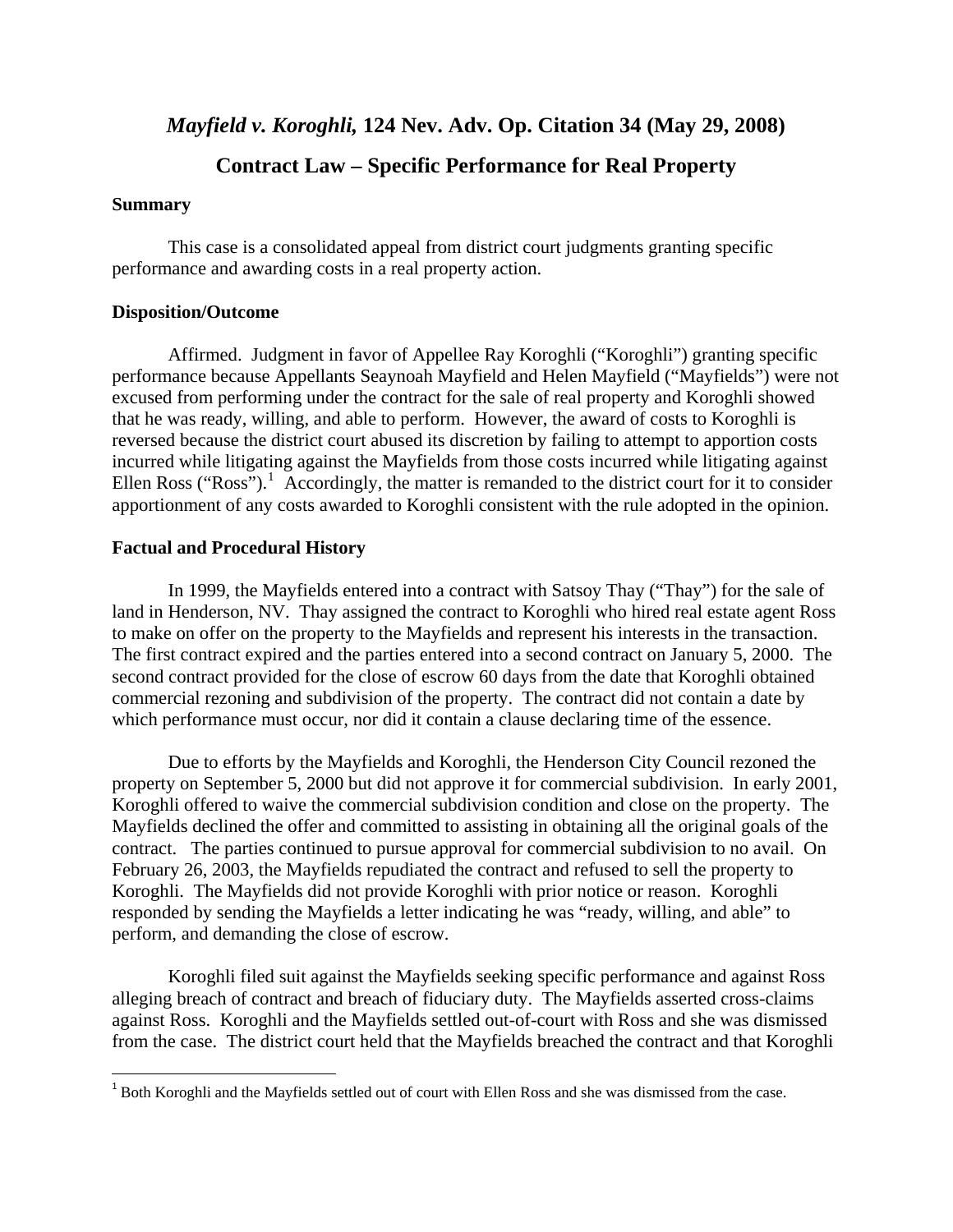was entitled to specific performance. The Mayfields had the duty to fix a reasonable time for performance on the commercial subdivision clause and notify Koroghli of that time before declaring default. The Mayfields had that duty because the contract did not contain a date by which Koroghli had to obtain approval for commercial subdivision or a clause making time of the essence. The Court awarded specific performance of the contract to Koroghli and awarded costs in the amount of \$52,690.91.

#### **Discussion**

1

#### *A. Specific Performance of Contract for Sale of Real Property*

 The Mayfields argued on appeal that the grant of specific performance was improper for two reasons. First, The Mayfields asserted that they were not required to make a demand on Koroghli to perform by a certain date. Second, the Mayfields argued that Koroghli did not and was unable to perform according to the terms of the contract. The Supreme Court reviewed the district court's decision for an abuse of discretion.

#### *1. Time not of the Essence for Performance of the Contract*

 The Mayfields argued that a demand for performance is not necessary unless it is required by the terms or nature of the contract and that, even if a demand is required, an exception exists when it is apparent that a demand would be unavailing or constitute a useless formality. Specifically, the Mayfields argue that such a demand would have been futile because if Koroghli intended to perform, he would have done so prior to the repudiation of the contract.

 The Court began its analysis by stating the law on time for performance of contracts. Time for performance under a contract is not considered of the essence unless the contract expressly so provides or the circumstances of the contract so imply.<sup>[2](#page-2-0)</sup> Parties generally must perform under a contract within a reasonable time if time is not of the essence.<sup>[3](#page-2-1)</sup> Whether time is of the essence depends upon the nature of the contract and the particular circumstances involved.[4](#page-2-2) In the absence of a clause making time of the essence, a party's failure to perform within a reasonable time generally does not constitute a material breach of the agreement.<sup>[5](#page-2-3)</sup> In the absence of a clause in the contract, a party may make it so by demanding performance by a certain date or time as long as the party fixes a reasonable time for the completion of the contract and gives notice to the other party of an intention to abandon the contract unless it is completed within the specified time.<sup>[6](#page-2-4)</sup> By making such a demand, the time for a party's performance becomes a material term of the contract and failure to perform by the time specified usually constitutes and has the legal effect of a material breach.<sup>[7](#page-2-5)</sup>

<span id="page-2-2"></span>

<span id="page-2-3"></span>

<span id="page-2-1"></span><span id="page-2-0"></span><sup>&</sup>lt;sup>2</sup> See 15 Richard A Lord, *Williston on Contracts* § 46:3, at 399-404 (4<sup>th</sup> ed. 2000).<br><sup>3</sup> Stratton v. Tejani, 187 Cal. Rptr. 231, 235 (Ct. App. 1982).<br><sup>4</sup> Mohr Park Manor, Inc. v. Bank of Nevada, 87 Nev. 520, 522, 490 (Tex. App. 2008).

 $6 \text{ }$  See 15 Richard A Lord, *Williston on Contracts* § 46:16, at 484-85 (4<sup>th</sup> ed. 2000).

<span id="page-2-5"></span><span id="page-2-4"></span><sup>7</sup> *See O'Malley v. Cummings*, 229 N.E.2d 878, 880-81 (Ill. App. Ct. 1967); *New Colony Homes v. Long Island Property*, 803 N.Y.S.2d 615, 616 (App. Div. 2005).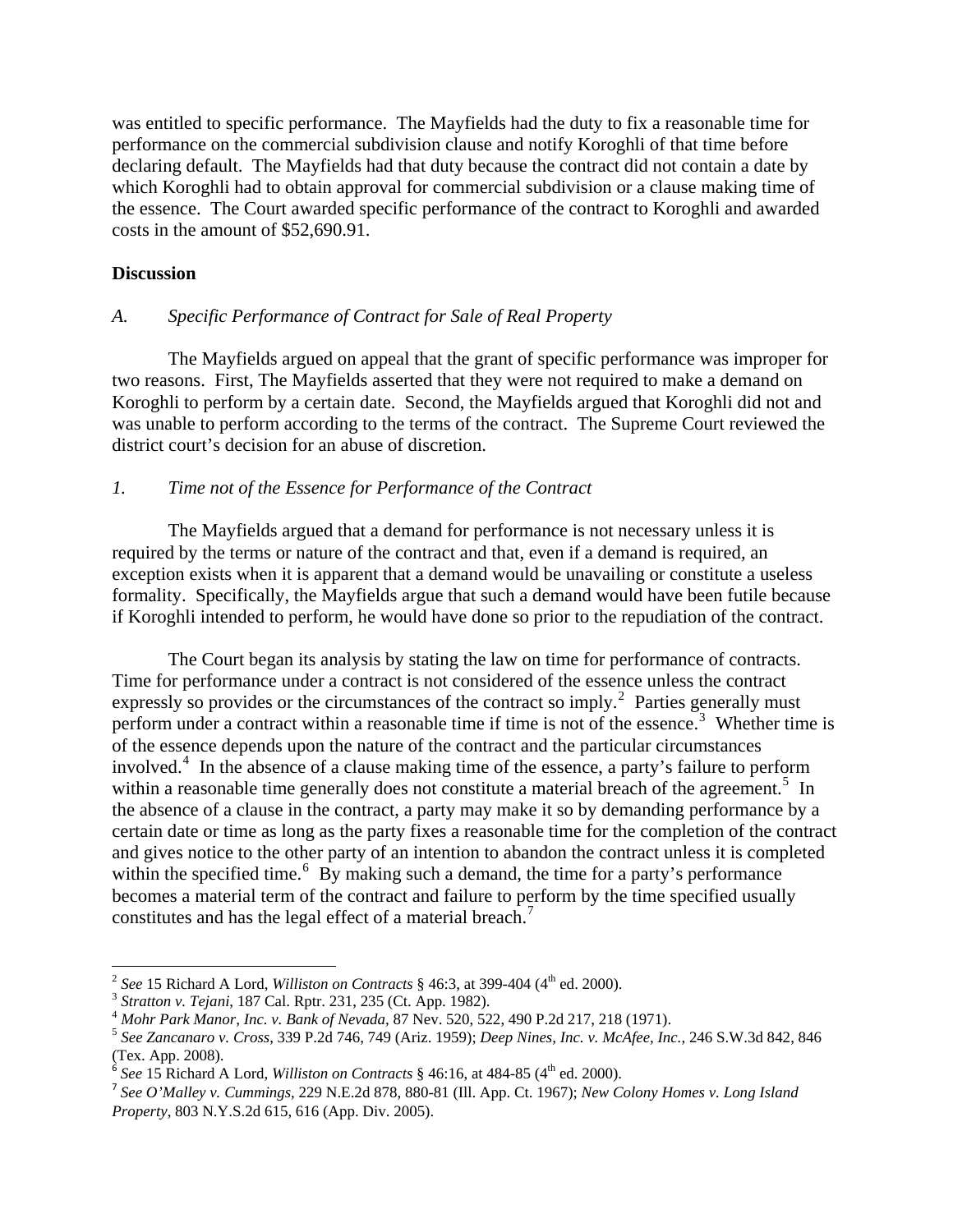The Court proceeded to analyze the contract between the Mayfields and Koroghli according to the established law. The Court noted that the contract did not expressly make time of the essence and the circumstances did not indicate that the parties intended completion of performance by a certain date to be an essential part of the bargain. The Court also noted that the parties worked together over a period of years with the goal of meeting the condition precedent and that the Mayfields rejected Koroghli's offer to waive the condition precedent. The Court held that time was not of the essence in their contract based on the terms of the contract and the parties' behavior and representations.

 Next, the Court ruled that a demand for performance by a certain time would not have been a futile demand because Koroghli did not repudiate the contract or indicate that he did not intend to perform under it. Therefore, if the Mayfields had made a demand for performance within a reasonable amount of time, they would have been able to repudiate the contract if Koroghli failed to perform by the set date. The Court held that time was not of the essence in their contract with Koroghli because the Mayfields did not demand performance and they were not excused from that obligation by futility.

#### *2. Reasonable Time for Performance of the Contract*

 The Mayfields argued that three years exceeds a reasonable time for performance of the contract and since Koroghli did not perform, their repudiation was warranted. The Court held that a reasonable time for performance has not yet expired even though the district court did not make express findings on the subject. Both parties had extensive knowledge of land transactions of this type and they worked together in order to obtain the necessary permits and approvals for commercial subdivision. The Court held that under the circumstances of the case, the passage of three years after the formation of the contract did not exceed a reasonable time for performance. Therefore, the Mayfields repudiation was not appropriate and was a breach of contract.

#### *3. Tender of Performance by Koroghli*

 The Mayfields argued that the district court erred in granting specific performance because did not tender specific performance. The Mayfields asserted that Koroghli could not tender performance according to the terms of the contract because the commercial subdivision condition had not been fulfilled at the time of repudiation. Nevada law states that a party seeking specific performance must have tendered performance according to the terms of the contract before a grant of specific performance is appropriate.<sup>[8](#page-3-0)</sup> However, if a purchaser of real property has not yet tendered the purchase price, a grant of specific performance is still appropriate if the purchaser can demonstrate that he is "ready, willing, and able to perform."[9](#page-3-1)

 The Court noted that it is undisputed that Koroghli offered to close escrow without the condition being met and tender the purchase price to close the deal. The Court held that Koroghli adequately demonstrated that he was ready, willing, and able to perform. In rebuttal to that assertion, the Mayfields argued that Koroghli's offer of tender of performance was deficient

 $\overline{a}$ <sup>8</sup> *Serpa v. Darling*, 107 Nev. 299, 305, 810 P.2d 778, 782 (1991).

<span id="page-3-1"></span><span id="page-3-0"></span><sup>&</sup>lt;sup>9</sup> *Id.* at 304, 810 P.2d at 782.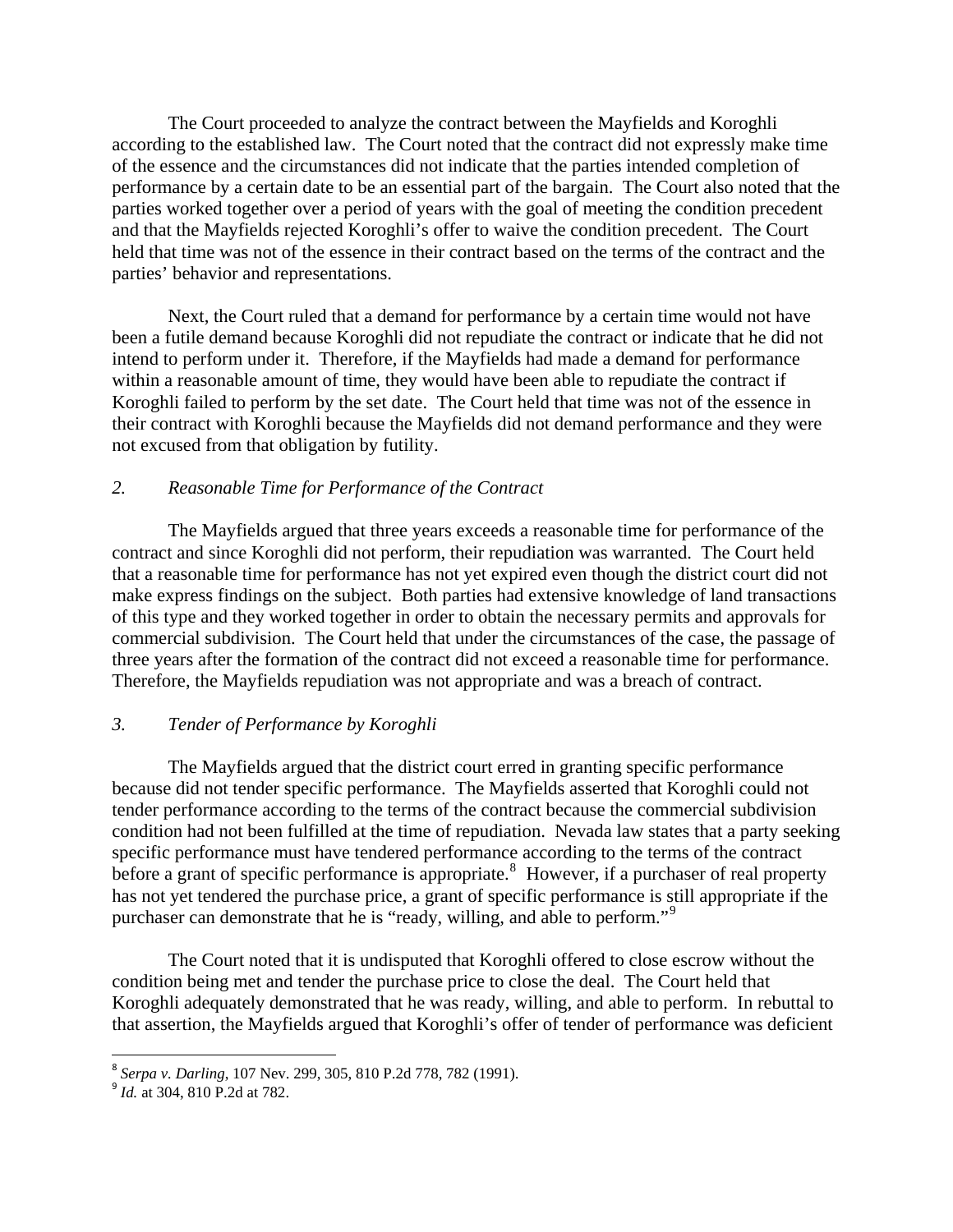because the commercial subdivision precedent was never met. In addition, the Mayfields asserted that Koroghli could not unilaterally waive the condition because it was for the benefit of both parties.

 The Court proceeded to review the law on unilateral waiver of a condition in a contract. A party may unilaterally waive a condition in a contract if the condition was included in the contract for his or her benefit.<sup>[10](#page-4-0)</sup> Whether a particular condition is for the benefit of one or both parties is a question fact.<sup>11</sup> This determination depends of the facts and circumstances of the particular case as well as the language of the contract at issue.<sup>[12](#page-4-2)</sup> The test is whether the condition was intended by both parties to be included in the contract for the benefit of both parties, not whether the condition was in fact of a benefit to both parties.<sup>[13](#page-4-3)</sup>

 The Court examined the history of the commercial subdivision clause and found that the clause was included at Koroghli's request to ensure that the property could be used in the manner expected by him. The Court held that the district court did not err by finding that the commercial subdivision clause was included in the contract for Koroghli's benefit. It is irrelevant to that determination that the clause may have benefitted the Mayfields in the future. Based on this analysis, the Court held that Koroghli could unilaterally waive the commercial subdivision clause. The offer to waive the condition and tender the purchase price at the time of the Mayfields repudiation was satisfactory proof that he was ready, willing, and able to perform. The district court's grant of specific performance was appropriate.

#### *B. Apportionment of Litigation Costs*

 The Mayfields dispute the district court's award to Koroghli of costs incurred by litigation because a portion of those costs were incurred during litigation against Ross. The Mayfields claimed that the award of costs should be reduced by half. Koroghli argued that the apportionment of costs was impractical and not required when claims pursued against multiple parties are substantially intertwined. He asserted that the claims against the Mayfields and Ross were substantially intertwined.

 The issue of the propriety of apportioning costs when the prevailing party pursued similar claims, based on the same factual circumstances, against multiple defendants is a question of first impression in the state of Nevada. The Court followed the California Court of Appeals in its determination that apportionment is not mandatory in such an instance, as the district court could reasonably have concluded that the claims were so "inextricably intertwined" as to make it "impracticable, if not impossible, to separate the multitude of conjoined activities into compensable or noncompensable time units."<sup>[14](#page-4-4)</sup>

<span id="page-4-0"></span><sup>&</sup>lt;sup>10</sup> Silver Dollar Clubv. Cosgriff Neon, 107 Nev 299, 305, 810 P.2d 778, 782 (1991).

<span id="page-4-1"></span><sup>&</sup>lt;sup>11</sup> See Pelligreen v. Wood, 111 S.W.3d 446, 451 (Mo. Ct. App. 2003); *Crescenta Valley Moose Lodge No. 808 v. Bunt*, 87 Cal. Rptr. 428, 431 (Ct. App. 1970).

<span id="page-4-4"></span>

<span id="page-4-3"></span><span id="page-4-2"></span><sup>&</sup>lt;sup>12</sup> Pelligreen, 111 S.W.3d at 451.<br><sup>13</sup> *Id. 14 Abdallah v. United Saving Bank*, 51 Cal. Rptr. 2d 286, 293 (Ct. App. 1996).